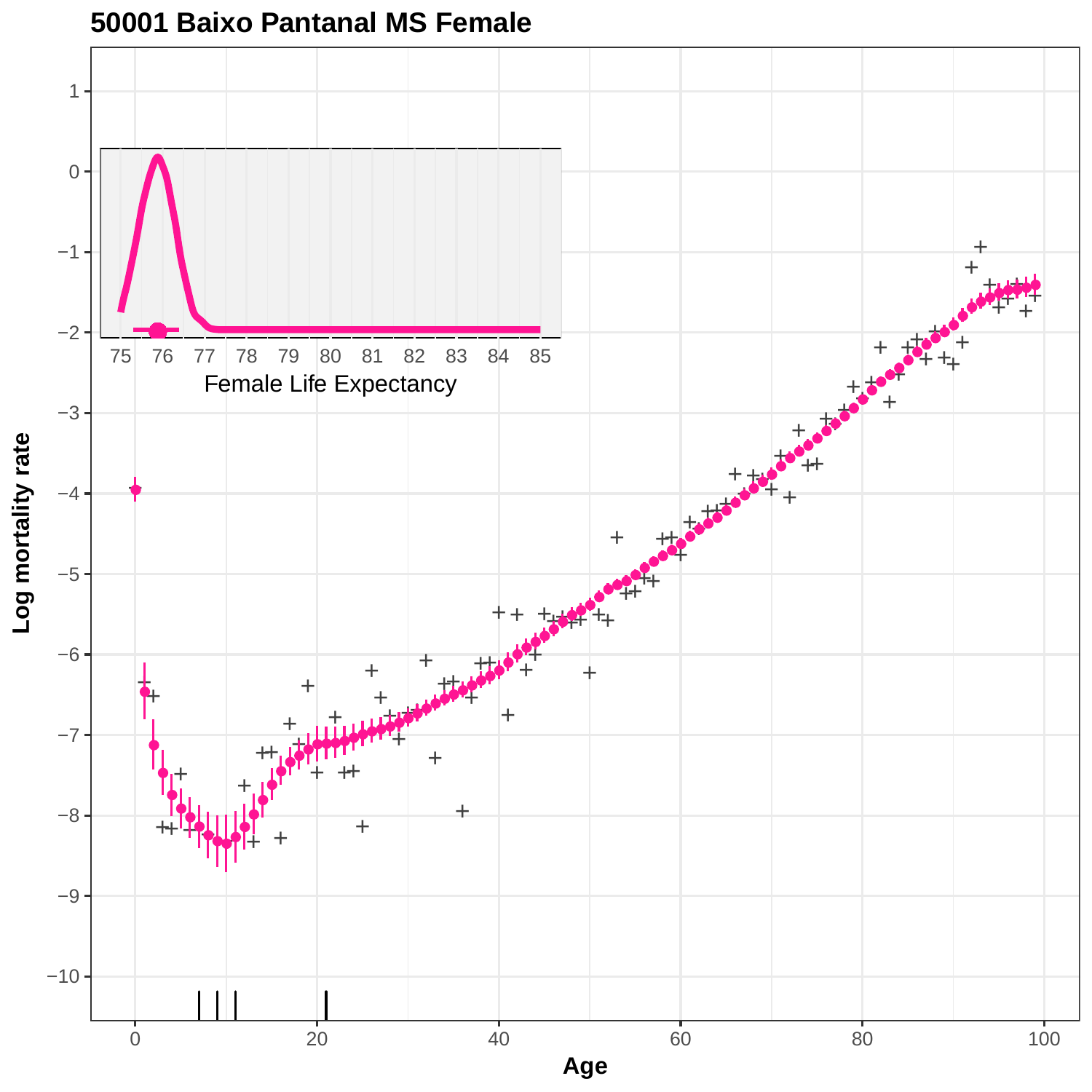

# **50002 Aquidauana MS Female**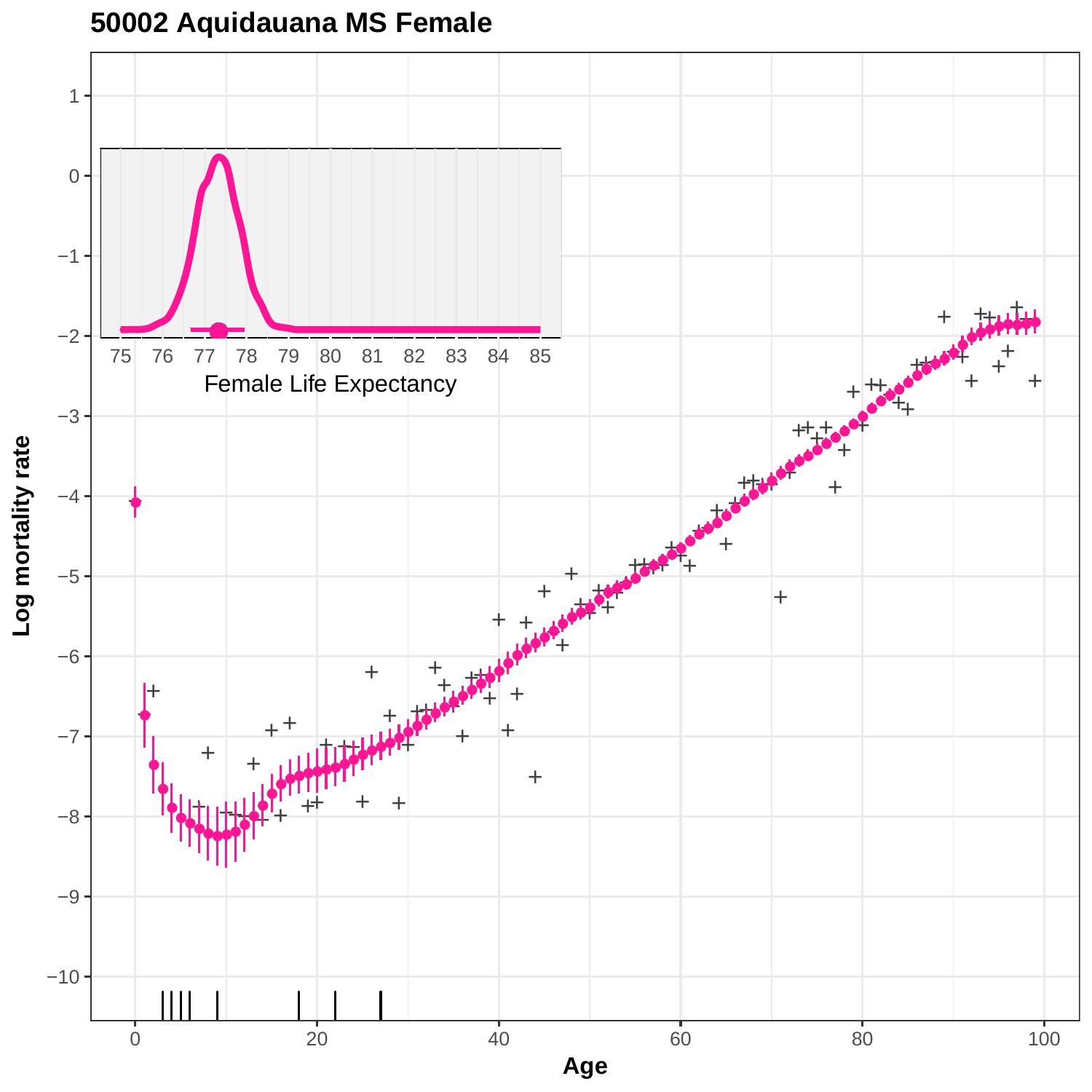

# **50003 Alto Taquari MS Female**

0 20 20 40 60 80 80 100 **Age**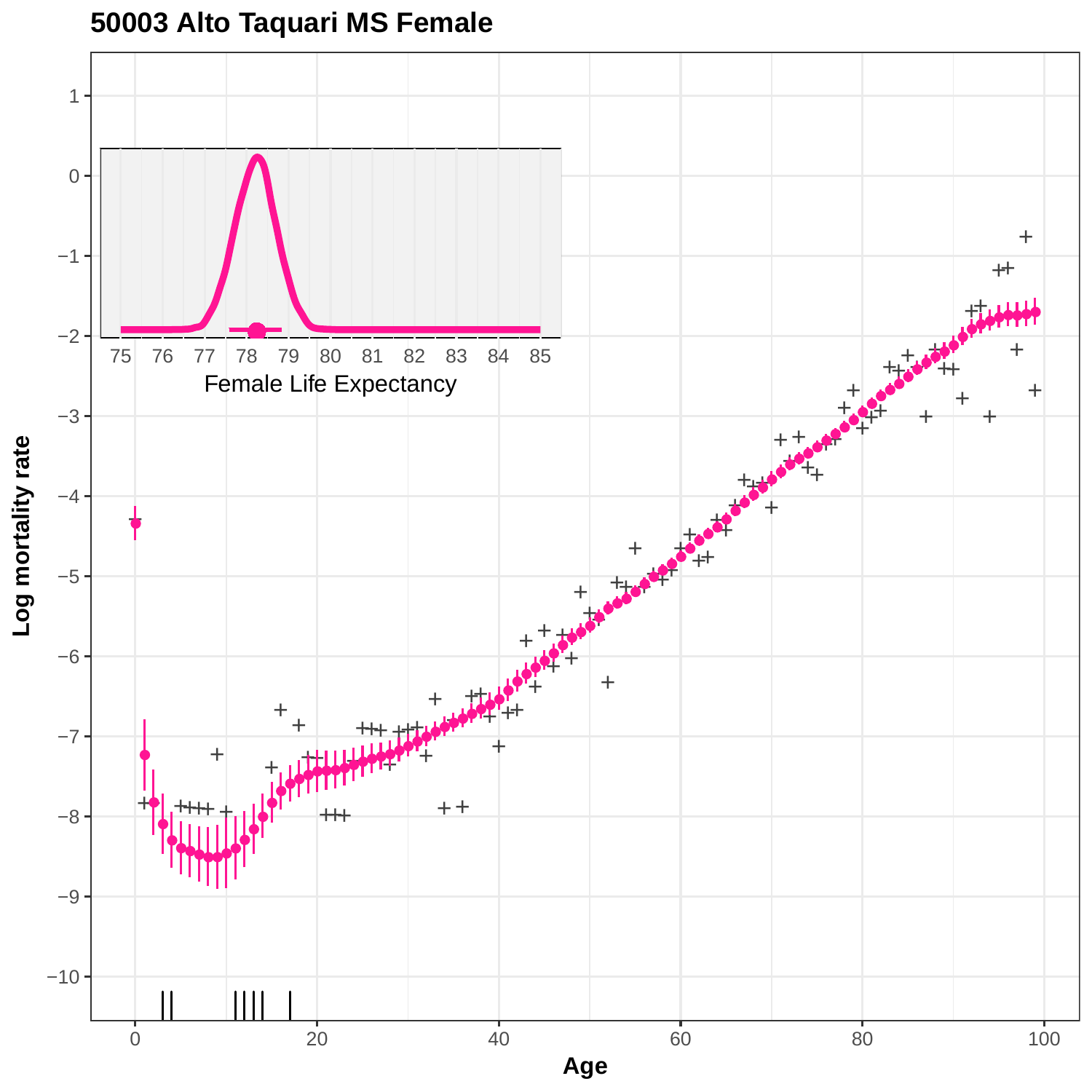

### **50004 Campo Grande MS Female**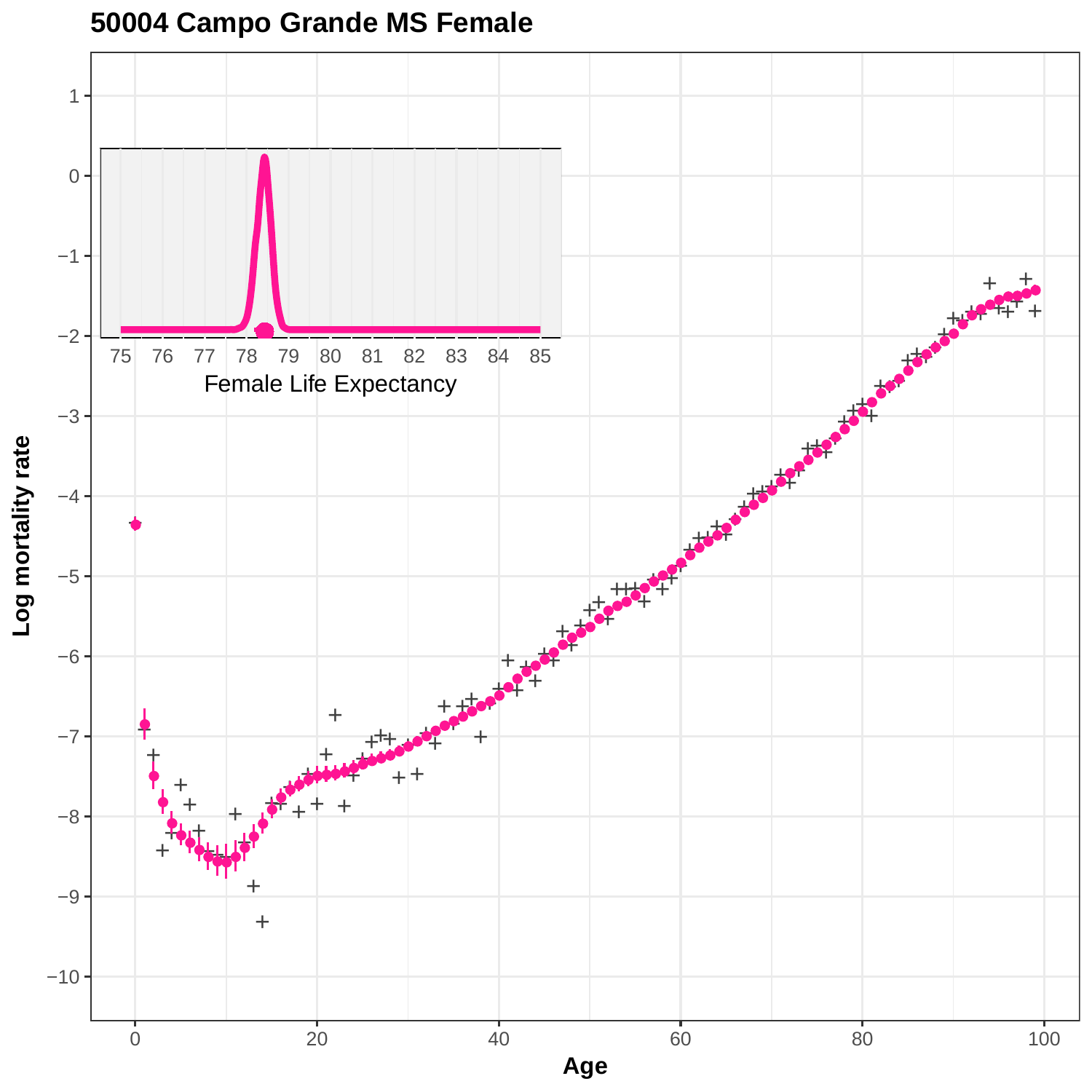

**50005 Cassilândia MS Female**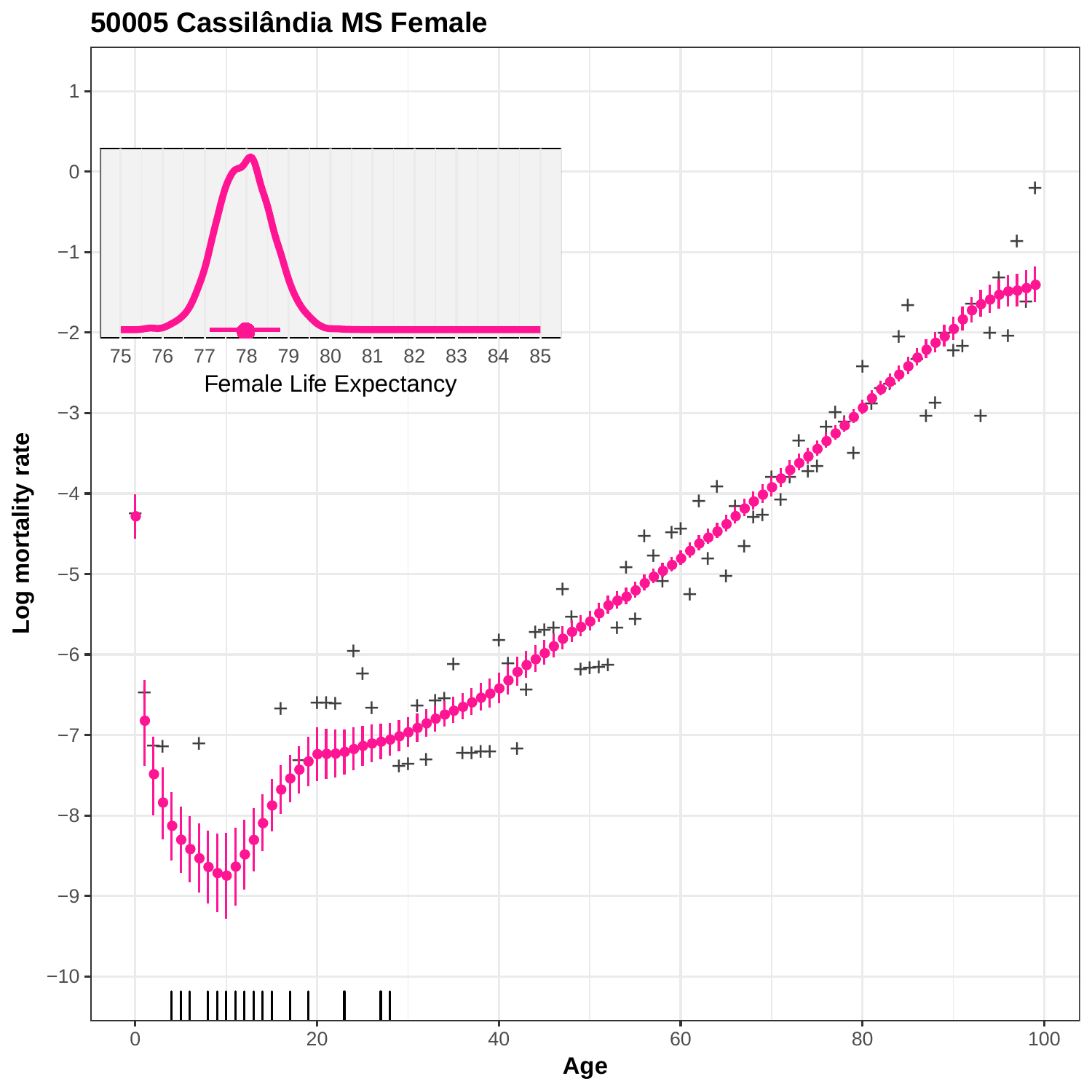

**50006 Paranaíba MS Female**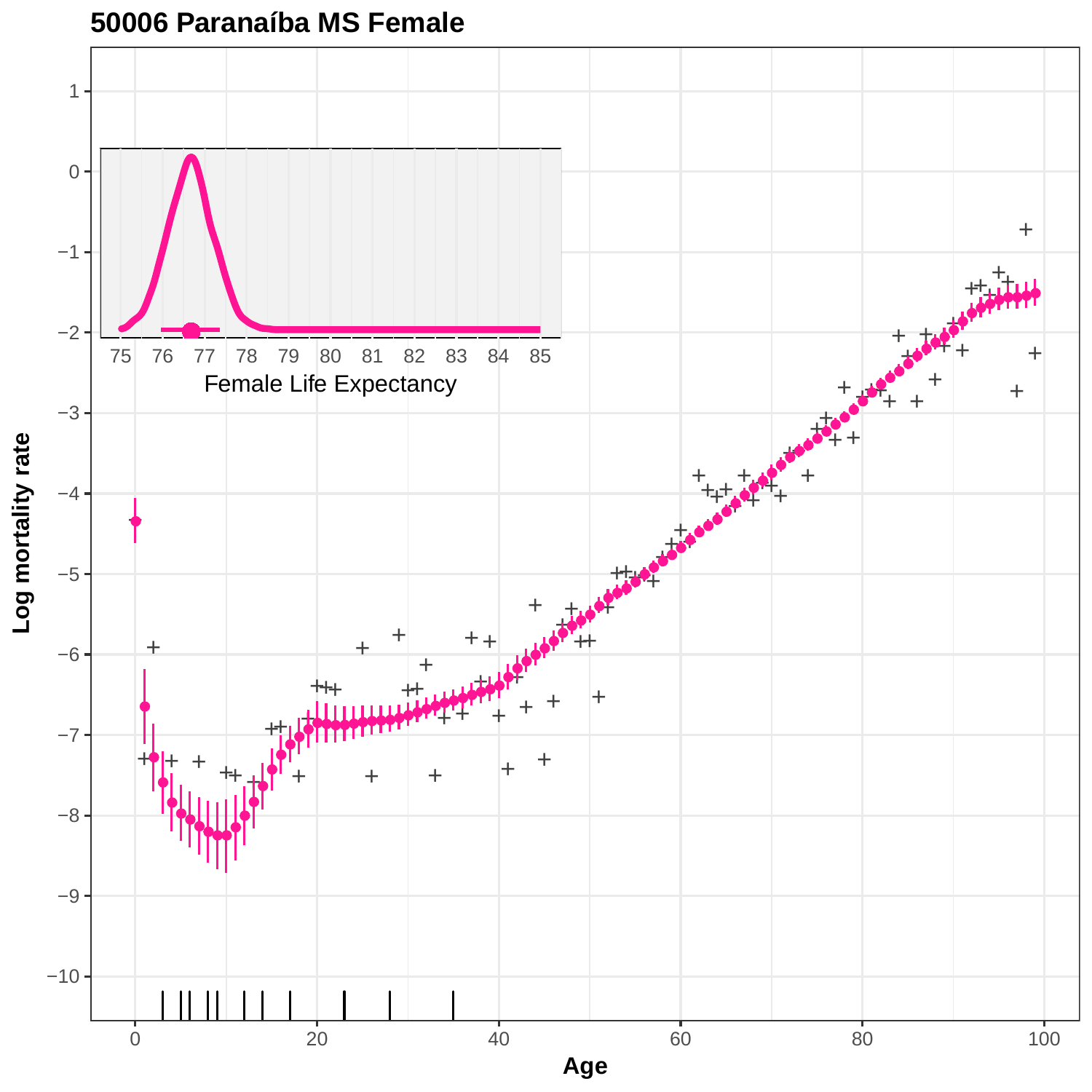

### **50007 Três Lagoas MS Female**

0 20 20 40 60 80 80 100 **Age**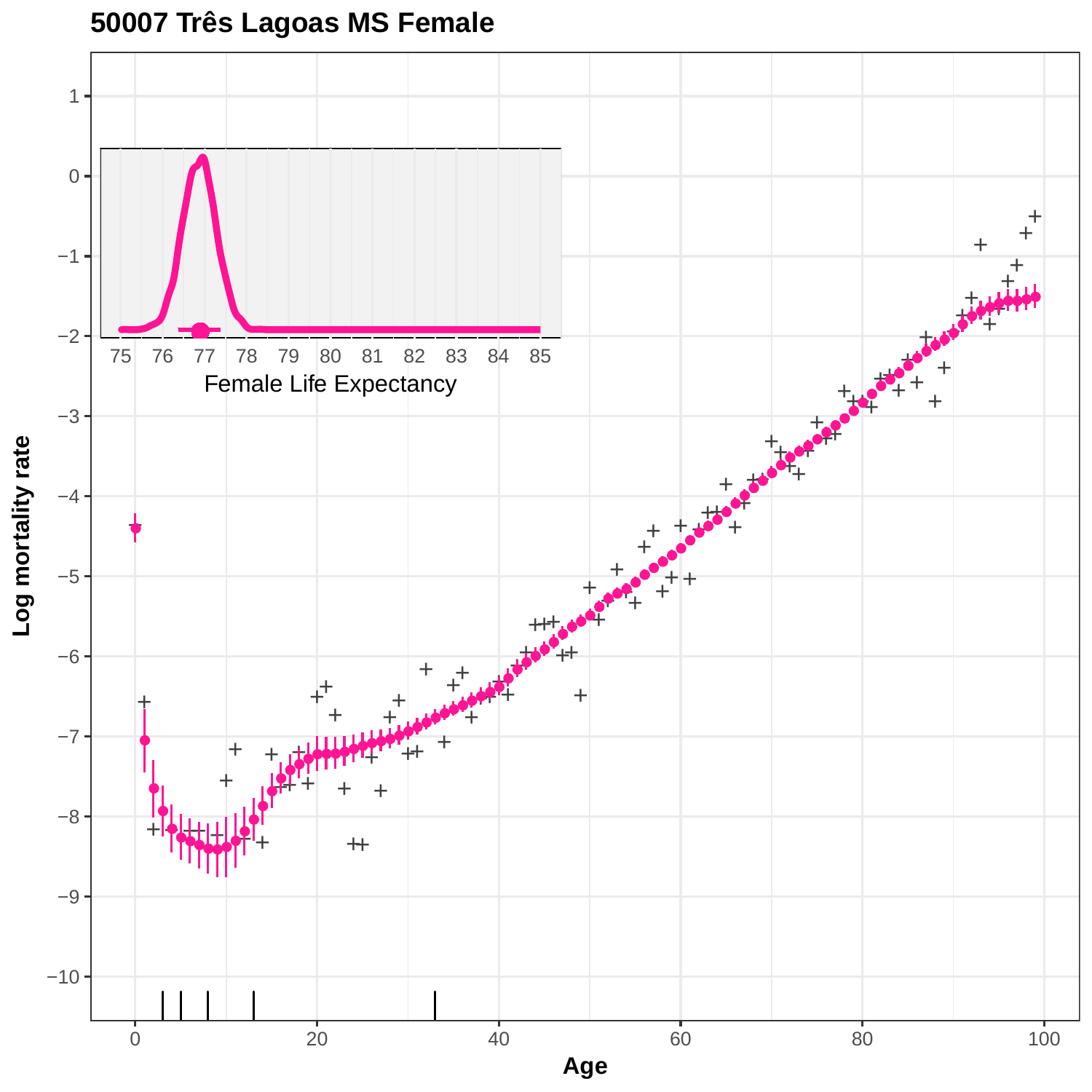

#### **50008 Nova Andradina MS Female**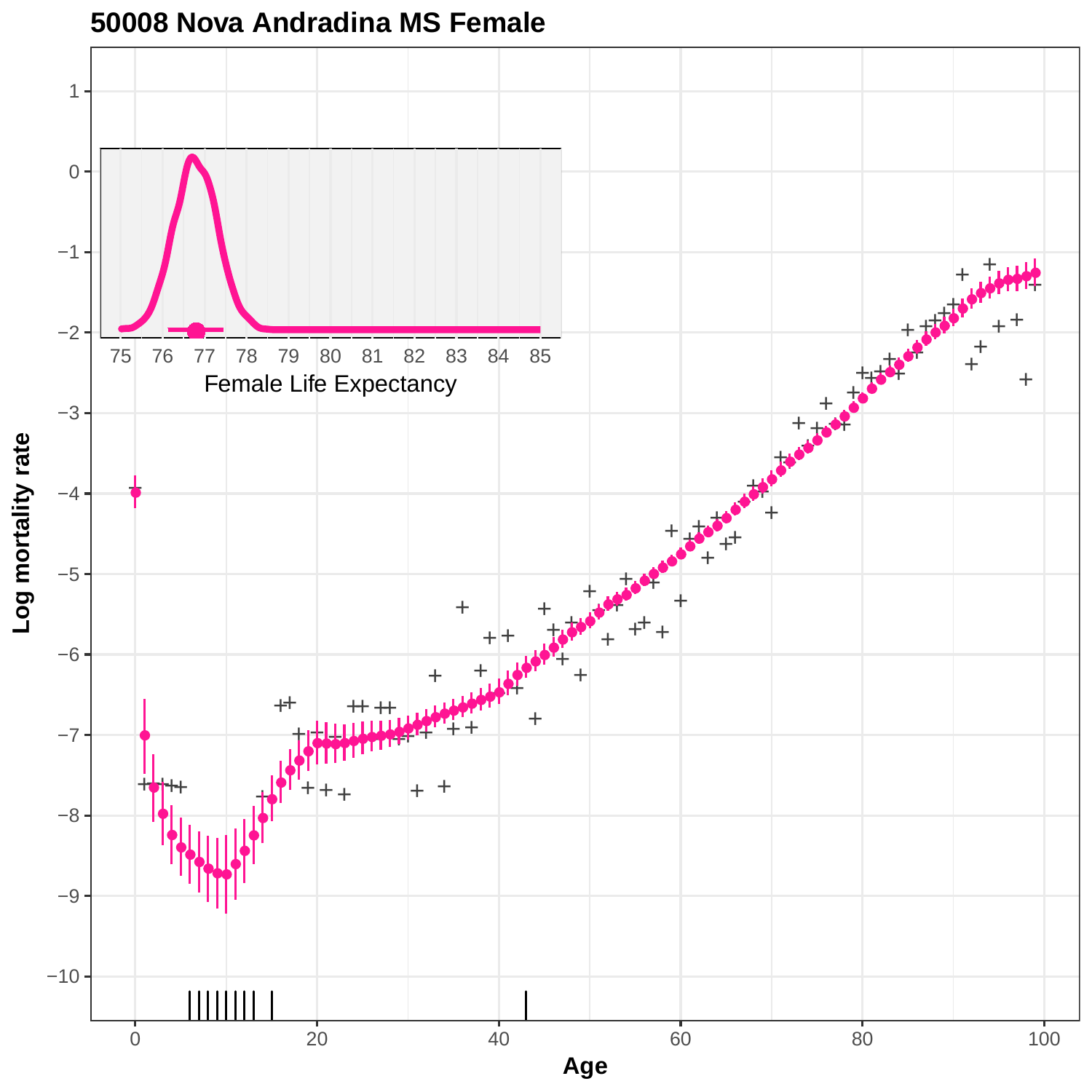

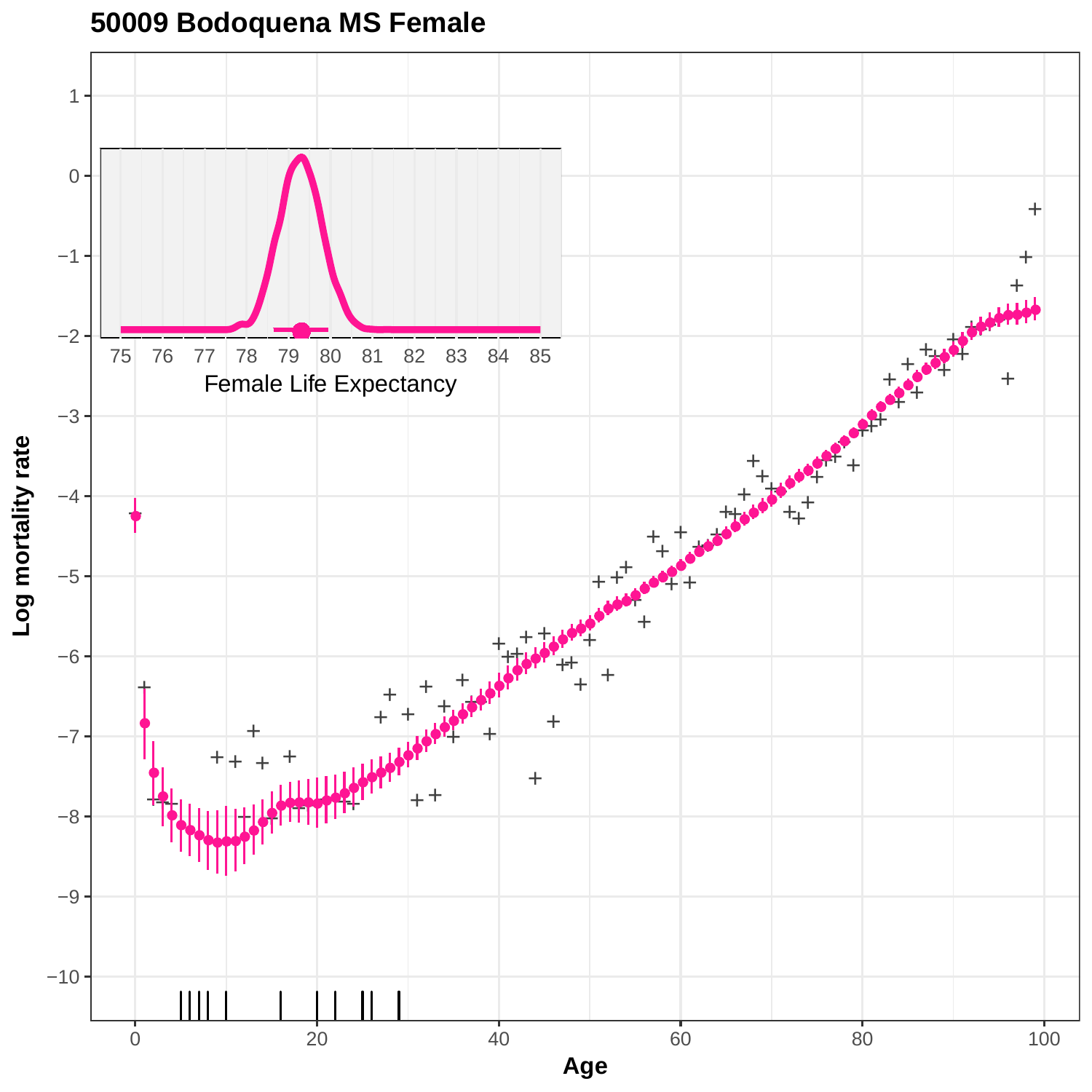

**50010 Dourados MS Female**